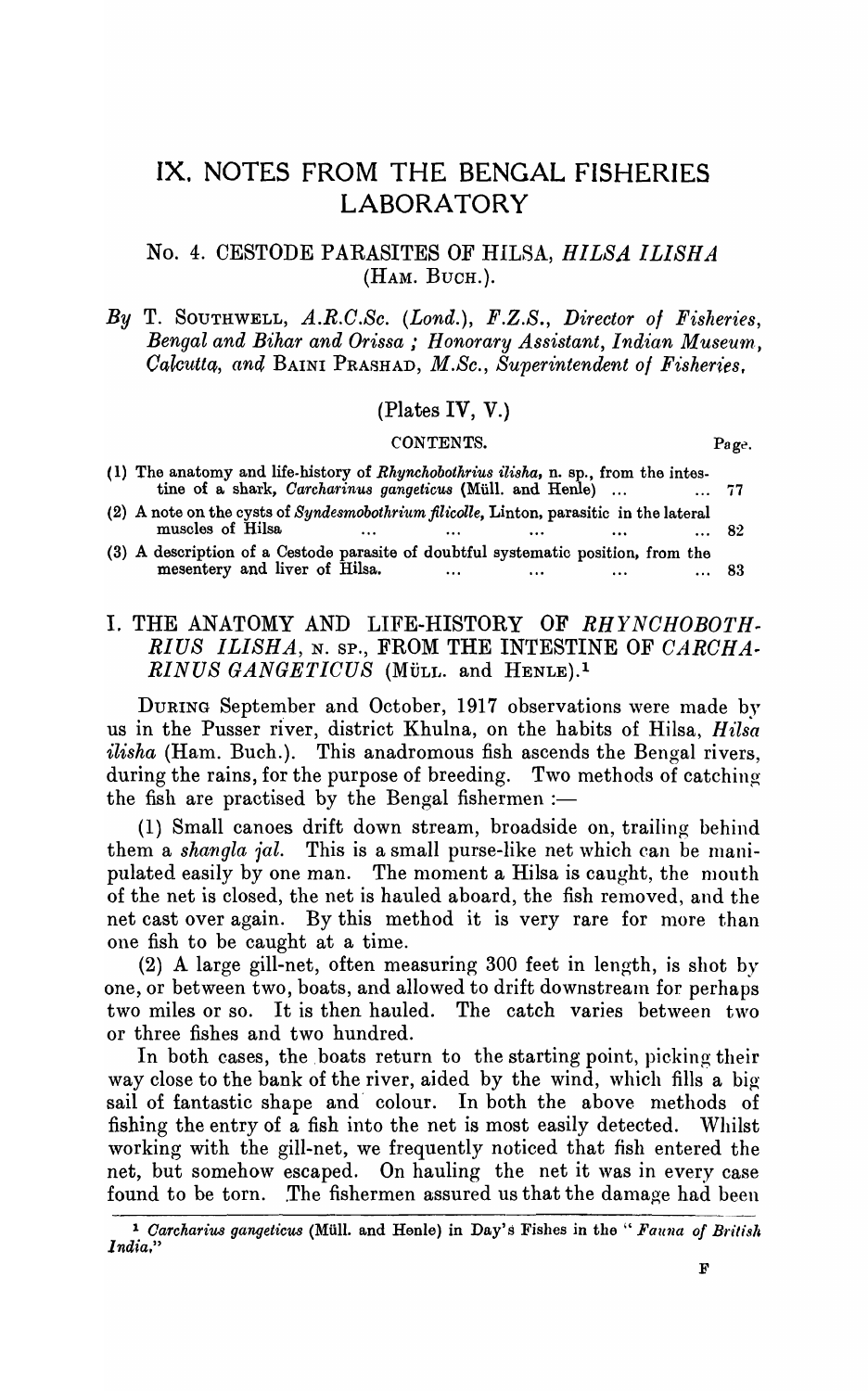done by a shark, and that sharks frequently attacked and ate Hiisa from the large net. A few days later we were fortunate in catching a shark in one of the small *shangla jals*. It proved to be a specimen of *Carcharinus gangeticus* (Müll. and Henle), which measured a little over 6 feet. The stomach contained a Hilsa, partly digested, and also a portion of the net. On examining, carefully, the partly digested Hilsa, it was found that the flesh of this fish contained numbers of club-shaped Cestode cysts, which, as a result of the partial digestion of the fish, were actively emerging from the flesh into the stomach of the shark. These cysts, which occurred in the muscles, had not been noticed previously. The large intestine of the shark contained numbers of adult Cestodes, but the spiral valve was clean. These parasites were found, ultimately, to be of two species, *viz.*, (1) Discoceph*alum pileatum,* Linton. The only species of the genus was recorded by Linton from the spiral valve of the dusky shark *Carcharius obscurus* ? Woods Hole, Mass., July 19th, 1886; it has not been recorded since. (2) *Rhynchobothrius ilisha,* n. sp., which forms the subject of this paper. All the cysts seen emerging from the partly digested Hilsa were found to contain larvae of *Rhynchobothrius ilisha*. No cysts were obtained which contained larval forms of *Discocephalum pileatum*, Linton. De, in his report on the "Fisheries of Eastern Bengal and Assam," Shillong, 1910, mentions that sharks and saw-fishes follow the Hilsa up the rivers of Eastern Bengal and Assam. This is certainly true of *Carcharinus gangeticus*.

### SYSTEMATIC POSITION.

Family Tetrarhynchidae. Sub-tribe Trypanorhyncha, Diesing. Sub-family Phyllorhynchinae, Van Beneden. Sub-family I. Dibothriorhynchinae. Family Dibothriorhynchidae, Diesing. Genus *Rhynchobothrius,* Rudolphi. *(Tetrarhynchus* of authors.)

*Generic characters* :-Body taeniform. Neck tubular. Head continuous with neck, with two opposite bothria, parallel or converging at the apices, lateral or marginal, entire or undivided, or, either bilocular with a longitudinal partition, or bilobed or divided. Proboscides four, terminal, filiform, armed, retractile in the neck, for the most part longer than the head. Genital apertures marginal, female lateral, or male and female marginal approximate.<sup>1</sup>

# Rhynchobothrius ilisha, n. sp.

(Plate iv, figs.  $1-7$ .)

Bothria two, lateral, entire, rounded, external face hollowed to form a sucking disc; widely separated posteriorly, and approximated anteriorly. Neck shorter than the head, flat. Proboscides filiform and armed with four kinds of hooks, arranged in oblique circles, the larger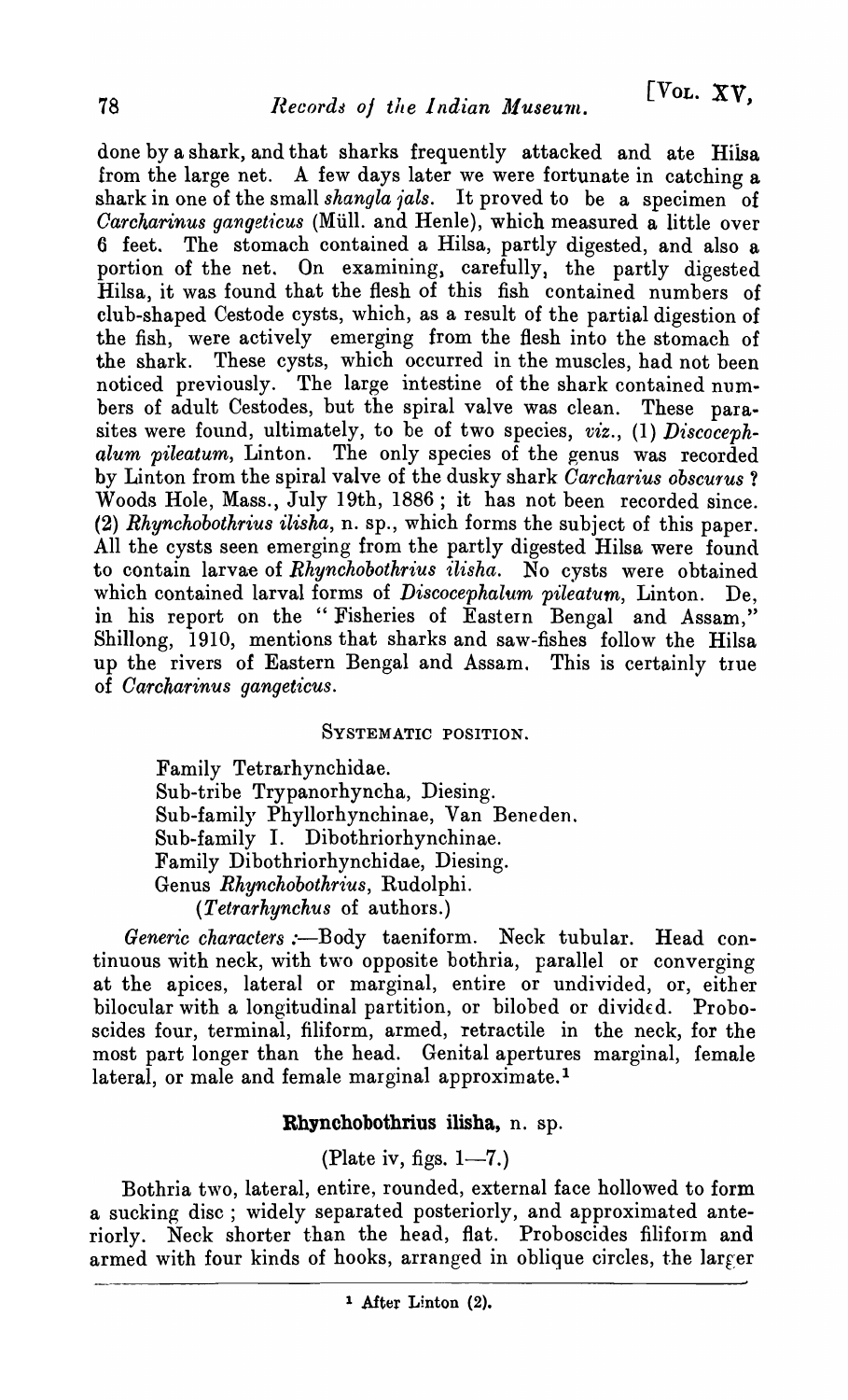hooks being distributed principally on the outer surface. Anterior segments shallow and numerous. Last segment much longer than head. Total number of segments about 232. Genital apertures irregularly alternate, and situated about the posterior third of the proglottid. Length of worm 11·5 ems. Posterior segments separating in two's and three's.

*Habitat.*-The large intestine of *Carcharinus gangeticus* (Müll. and Henle). Khulna, district Khulna, Bengal, 21st October 1917 Eleven adult specimens, several young forms just emerged from the cyst, and three cystic forms. No. Z.E.V  $\frac{7248}{7}$  in the collection of the Indian Museum.

Observations were made on the adult living worms and also on the free proglottides, in fresh water. Later on, these were preserved in corrosive acetic solution. Specimens were mounted stained whole with borax carmine, and also unstained. Sections were not found necessary as the anatomy could easily be determined from the mounted specimens. The head is large compared with the size of the worm and measures 4·2 mm. in length. The breadth of the anterior extremity is  $2.6$  mm., and of the posterior extremity  $1.4$  mm. Length of bothridia 1·8 mm. Length of proboscides 2·1 mm. Length of proboscis sacs 1·6 mm.

The bothridia (B) are paired, approximated anteriorly and widely separated posteriorly (plate iv, fig. 2). They are round in shape, having entire margins, and sucker-like external surfaces. The proboscides (P) are four in number; the armed portion is very short, with an equal length unarmed and very long tubes connecting them to the proboscis sacs  $(P, S)$ . The hooks (plate iv, fig. 2  $a-e$ ) are of four types arranged in oblique rings, the larger ones being disposed along the outer margins. As usual, the hooks towards the base of the proboscides are much smaller than the rest.

The neck is short, measuring only 2.2 mm. It is flattened and not cylindrical. The anterior proglottides are shallow and numerous. The posterior proglottides are much longer than broad, measuring 5·1 mm. by 1·3 mm. The total number of proglottides is about 232. The male genital organs appear first. The female organs are to be seen only in the last few proglottides. Of the male organs, the testes are first visible about the middle of the worm. The genital aperture is situated about the posterior third of the proglottis, and the male aperture is immediately in front of that of the female.

*Male organs* (plate iv, fig. 4).—These consist of a large number of testes (T) occupying the greater part of the mature proglottid. They first appear laterally. From each of these is given off a minute tubule; these unite later to form the vas deferens (V D). This is a thick coiled tube originating a little in front of the ovaries and opening directly into the cirrus sac  $(\overline{C})$ . The vesicula seminalis  $(V S)$  is a bag-like structure which opens close to the junction of the vas deferens and the cirrus sac. The penis is fairly long and lies coiled up in the spacious cirrus sac. We could not distinguish any armature.

*Female organs* (plate iv, fig. 4). The ovaries (Ov) are paired and lie one on each side of the centre line, posteriorly. From each is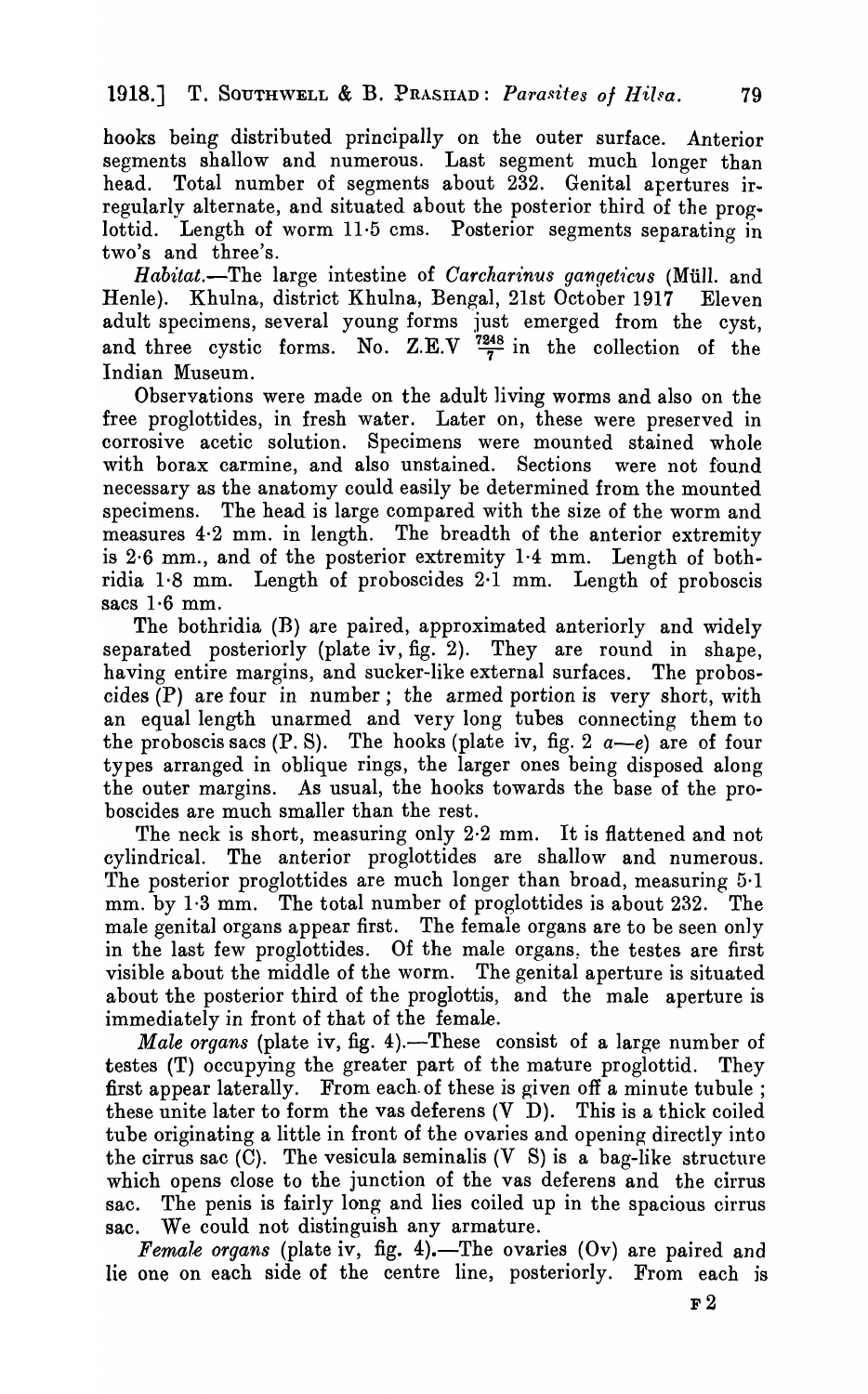given off, anteriorly, a very small oviduct (O.d). The two oviducts unite in the middle-line and receive, at the point of junction, the duct of the ehell-gland (S. G). This organ lies between the ovaries, in the centre line. The uterus (Ut) originates, anteriorly, from the point of union of the two oviducts. It runs forward in the middle-line as a blind diverticulum, practically to the anterior termination of the proglottid, narrowing as it goes. The vagina (V) also originates close to the mouth of the uterus and is continued as a narrow coiled tube to near its opening. It then widens to form a barrel-shaped receptaculum seminalis (R.S).

*Water-vascular system* (plate iv, fig. 3).—This consists of a single pair of wide tubes (W T), situated one on each side, internal to the excretory vessel and nerve. These two tubes communicate with each other by a wide transverse vessel situated at the posterior margin of each segment. In the head, the two tubes break up into a series of fine vessels distributed throughout the substance of the head.

*Excretory system* (plate iv, fig. 3).—This consists of a pair of very fine tubes (E. D) situated, one on each side, between the water· vascular vessel and the nerve. In the proglottides, they do not unite, but in the head they are united by a single transverse vessel.

*Nervous system (plate iv, fig. 3).—In each proglottid this consists of* a single fine nerve (N) on each side, external to the water-vascular and excretory duct. No attempt was made to follow the distribution of the nervous system in the head.

The larva.—We have already referred to the fact that numbers of tadpole-like cysts were found in the lateral muscles of the partly digested Hilsa. Previous to this record no cysts had been noticed in the flesh of Hilsa, although some time ago larval forms of *Syndesmobothrium filicolle,*  Linton, were recorded by one of us from the mesenteries of this fish (5 & 6). The *Rhynchobothrius* cysts were, as noted, tadpole-shaped (plate iv, fig. 5). They consisted of a club-like head, and a long taillike structure which was capable of considerable movement, and appeared to us to serve the purpose of mooring the larva in the intestine of the shark, during the digestive processes.

The head, in one specimen, measured  $4.8$  mm. by  $3.6$  mm. The tail tapers to a point and measured  $51·8$  mm. in length. On opening out the " head," the larva  $(Y)$  was seen to be a massive structure occupying the greater part of the head and lying in a coiled position (plate iv, fig. 6). The tips of the four proboscides were just everted, and the spines could be clearly seen. Many young worms (plate iv, fig. 7) were also obtained from the lumen of the intestine. These had not had time to attach themselves to the intestine of the host.

Life-history.—The Cestodes usually complete their life-histories in two separate hosts, the larval form occurring in an animal which is devoured wholly, or in part, by the final host of the worm. In a great number of cases the larval forms of adult worms have not been recorded. In fewer instances larval forms have been described, but the adult worm developing therefrom is not known. The circumstances under which we are able to follow the life-history of this worm are undoubtedly unique. In the present instance, the larval form of  $Rhyn$ .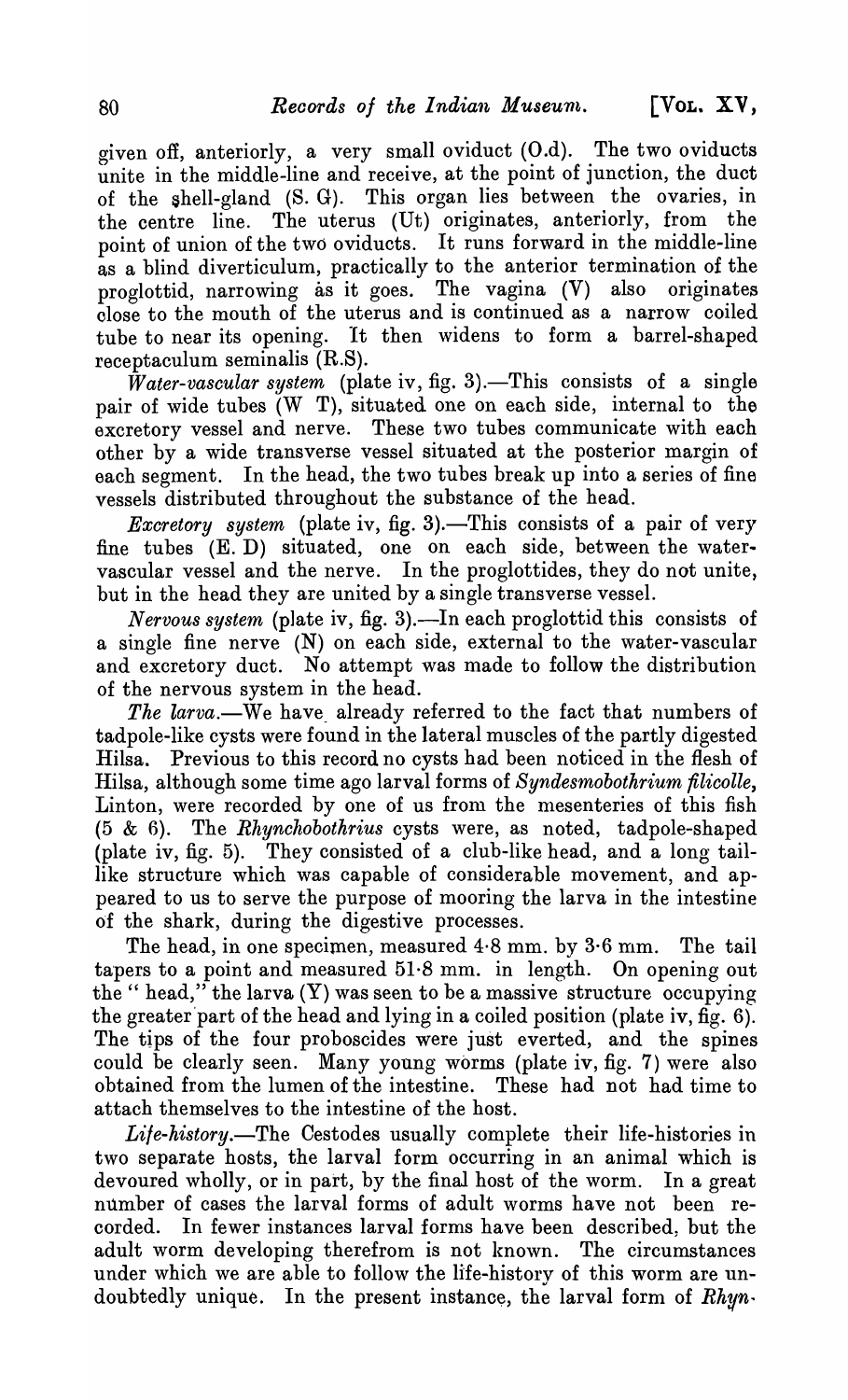*chobothrius ilisha* occurs in the lateral muscles of Hilsa. This fish is eaten by the shark *Carcharinus gangeticus,* and practically all stages between the cystic form and the adult worms are to be found in the intestine of the shark in question.

Three points arise for consideration : $-$ 

(1 ) We have already called attention to the fact that the tail of the tadpole-like cyst is mobile. It appeared to us on examining the living material, *in situ*, that the movements of the tail were directed toward retaining the cyst in the lumen of the shark's intestine, until the larva had had time to emerge and attach itself to the wall of the gut.

(2) We have no information as to the exact manner in which the Hilsa become infected. The eggs of the adult worm are obviously shed into the water. Most probably they are swallowed accidentally by the Hilsa, in which case the larva would be liberated and carried to the muscles,  $vi\hat{a}$  the lymph or the blood stream. It is further possible that the larvae hatch out in water, and, attaching themselves to the Hilsa, bore their way to the lateral muscles; but as we know nothing regarding the structure of the larva, we can only hazard a guess as to the initial mode of infection of the Hilsa.

(3) It will be clear that parasites occurring in the intestines of fish are removed with the entrails of the fish, before the fish is cooked and eaten. But when these parasites occur in the flesh, their removal is im possi ble.

*Rhynchobothrius ilisha,* n. sp., is the first example of an Indian Cestode whose life-history has actually been worked out. It is true that in the cosmopolitan forms of tapeworms, such as *Taenia solium*, *Taenia serrata,* etc., the life-history is well known. In India, owing to the occurrence of these species in precisely similar hosts, the same life-history has been inferred; but so far as we are aware no experimental work of this kind has been attempted.

Shipley and Hornell (4) described two species of tapeworms from *Carcharias gangeticus* (now *Carcharinus gangeticus)* obtained in Dutch Bay, Ceylon (salt water), 3rd January 1905, *viz., Tertrarhynchus perideraeus* and *Tetrarhynchus gangeticus.* Our species is totally dissimilar to the former and differs in the following particulars from *Tetrarhynchus gangeticus* :-

- 1. Our worms are 17 times longer.
- 2. A distinct neck is present.
- 3. The arrangement of the proboscis tubes is quite different.
- 4. The hooks are different.

As nothing has been stated by the authors regarding the anatomy of their species we have no means of carrying the comparison further. Our species is quite different from other species of this genus.

Four species of Cestoda have now been recorded from this shark, *V1;Z." Tetrarhynchus perideraeus, Rhynchobothrius ilisha, Tetra'thynchus gangeticus,* and *Discocephalum pileatum.* 

Classification.-As a result of some years' observations on the Tetrarhynchidae we are of opinion that this family requires revision, particularly with reference to the anatomy of the reproductive organs. Fortunately, we have a fairly extensive and representative collection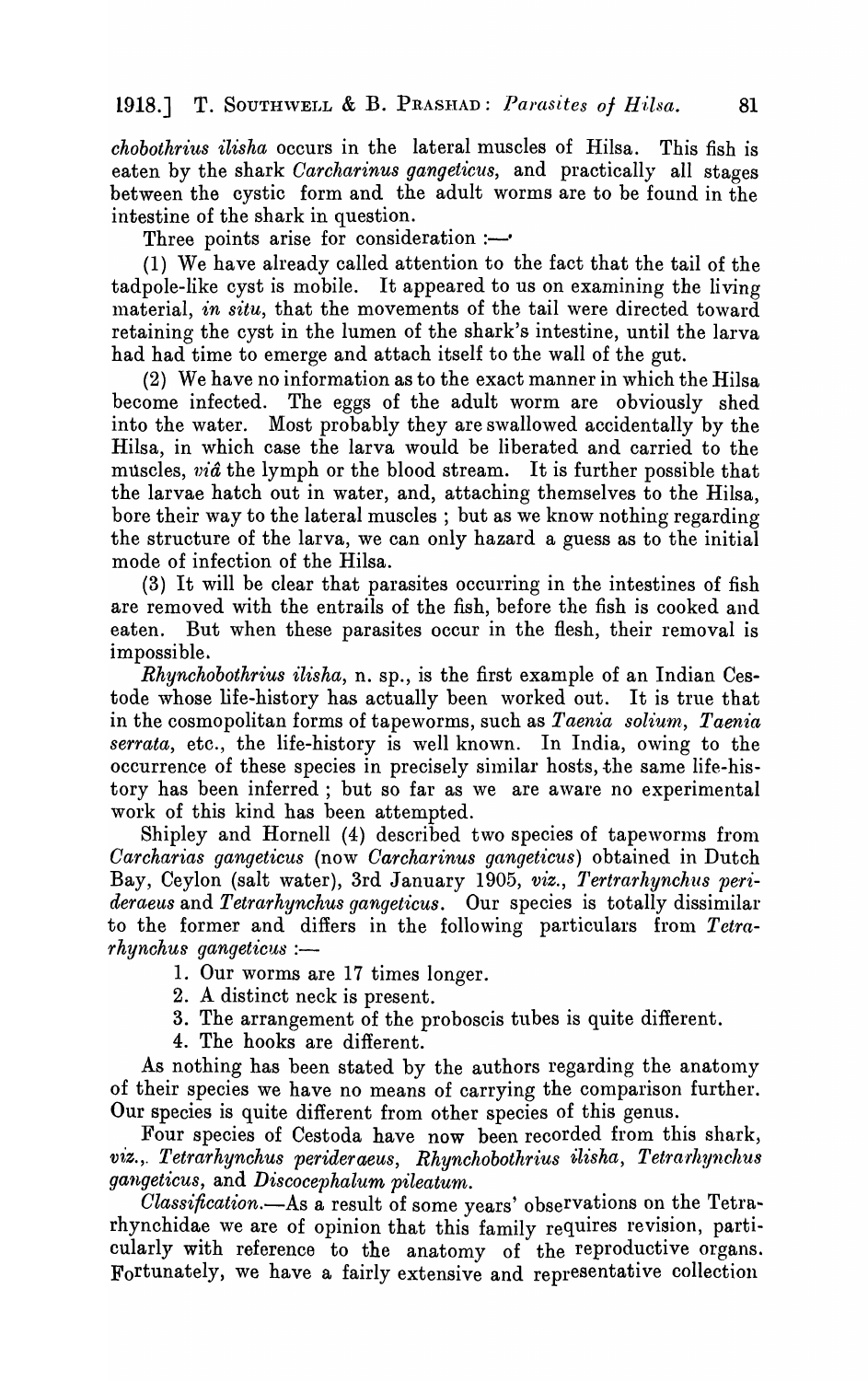and we are hoping, at no distant date, to be able to determine, in detail, the exact relationships of the various genera included in this family.

The anatomy of the reproductive organs in our species is quite unlike that given by Linton (2) for the various species of Rhyncho bothridae recorded by him. On the other hand, it resembles very closely the figure of an immature proglottid of *Tetrarhynchus erinaceus,* Ben., figured by Johnstone  $(1)$ . It differs only in the absence of vitellaria and a few minor details.

*Literature cited-*

- (1) Johnstone, *J.-Tetrarhync}l,us erinaceus,* Van Beneden. Parasitology, Vol. IV, No. 4, Cambridge, 1912.
- (2) Linton, E.-Notes on Entozoa of marine fishes of New England, with descriptions of several new species. *United States Fish Commissioners' Report, 1887*
- (3) Regan, C. T.-A revision of the Clupeoid Fishes of the genera *Pomolobus, .Brevoortia,* and *Doro*soma and their allies. Ann. Maq. Nat. *Hist.,* Vol. XIX, No. 112, April, 1917
- (4) Shipley and Hornell.—Cestode and Nematode parasites from the marine fishes of Ceylon. *Ceylon Pearl Oyster Report,* VoL V, Royal Society, London, 1906.
- (5) Southwell, T.-On some Indian Cestoda. Part I. *Ree. Ind. Mus.,* Vol. IX, Part V, December, 1913.
- (6) Southwell, T.-Notes from the Bengal Fisheries Laboratory. Parasites from Fish. *Ree. Ind. Mus.,* Vol. IX, Part V, 1913.

# II. A NOTE ON THE CYSTS OF *SYNDESMOBOTHRIUM FILl· COLLE,* LINTON, PARASITIC IN THE LATERAL MUSCLES OF HILSA.

Specimens of Hilsa purchased from the Calcutta market during October, 1917 were found, on careful examination, to contain cysts of *Syndesmobothrium filicolle,* Linton, in their flesh (lateral muscles).

Southwell (3) recorded specimens of this cyst from the mesenteries of Hilsa in 1913. This parasite is, of course, distinct from the cysts of *Rhynchobothrius ilisha,* Southwell and Prashad, described in the first part of this paper.

The cysts, when removed from the muscles, showed a considerable amount of movement and remained alive in normal salt solution for a few hours. Both the head and tail of the tadpole-shaped cysts (plate iv, fig. 8) were mobile. The head, in addition, showed contractile movements, owing to which its shape exhibited great variation in form.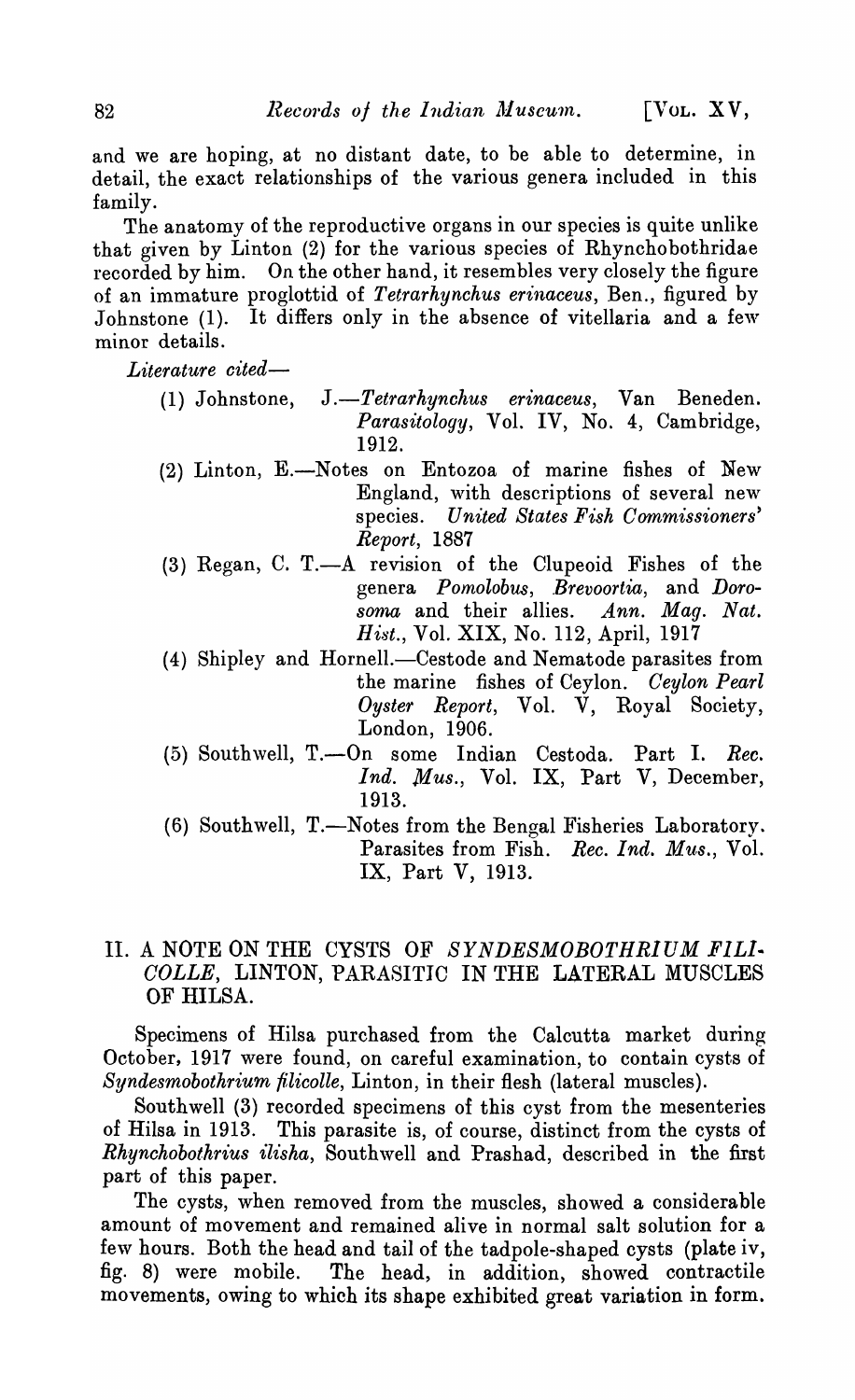The cysts measured about. 64 mm. in length, the head being 5·7 mm. long by 3·1 mm. broad, whilst the tail varied in length from 58 mm. to 60 mm. The tail was an elongated tapering structure. The cysts were of a milky-white colour, the head being formed of stout fibrous tissue, whilst the tail portion consists of a thin membrane enclosing an albuminous fluid.

On one of these cysts being dissected out it was seen that the head portion contained a second cyst (Y), almost cylindrical in shape, transparent, and 3 mm. in length.

This second cyst, on being opened, was found to contain the worm (plate iv, fig. 9), which showed four fully developed bothridia and four proboscides, with a neck and an undifferentiated part posteriorly, which terminated in a vesicle.

The parasites were not very numerous in the specimens of Hilsa which we examined.

*Literature cited-*

- (1) Linton, E.-Notes on Entozoa of marine fishes. *Report*  U. S. Fish Comm. for 1887. Washington, 1891.
- (2) Southwell, T.-Ceylon Marine Biological Reports, Part VI. Colombo, 1912.
- (3) Southwell, T.-On some Indian Cestoda, Part I. *Rec. Ind. Mus.,* Vol. IX, Part V, 1913.

### III. A DESCRIPTION OF A CESTODE PARASITE OF DOUBTFUL<br>SYSTEMATIC POSITION FROM THE MESENTERY AND SYSTEMATIC POSITION, FROM THE MESENTERY LIVER OF HILSA.

#### I. INTRODUCTION.

In the following paper we propose describing a parasite which, though of small size, appears to be of very great systematic importance, and which further reproduces itself in a manner not before known amongst the Cestoda.

The parasites were found first at Khulna in the mesentery of Hilsa. The mesentery  $(m)$ , binding up the various coils of the intestine, was infected so very heavily as to appear something like a massive liver-like organ in which the various coils of the intestine appeared merely as tubes embedded therein. The infection had further spread to the liver [L (i)] which, in most specimens examined, was also heavily infected, though only in part (plate v, fig. ]).

Since the initial observations were made, the parasites have been found to be widespread. They were found in Hilsa examined by us from Goalundo, Sahebgunj, Kalna, and Calcutta. The infection is of such a heavy nature that, although more than a hundred specimens have been examined, not a single one was found which was not similarly infected. Continuous observations on living and preserved material were made at Khulna and Kalna and in the Fisheries Laboratory in the Indian Museum, over a considerable length of time. It has thus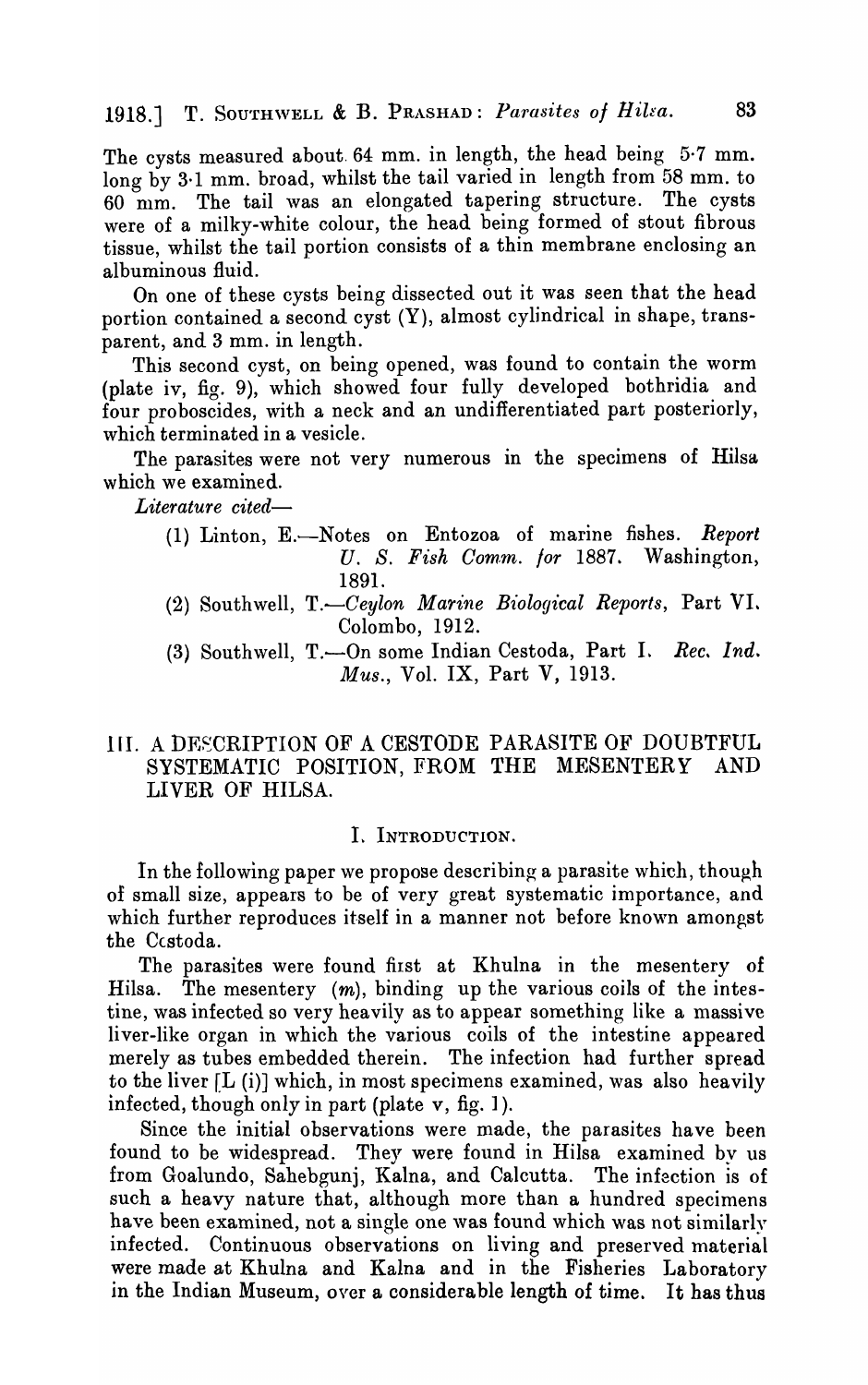been possible not only to make exact observations on the parasite, but also to refer to all the literature found necessary. The adult parasites, as found in the mesentery, lie in elongated cysts of a creamy-yellow colour. The cysts measure 2·5 to 3 mm. in length. The younger stages are found scattered in the mesentery, the cyst not having been secreted at this stage.

### II. TECHNIQUE.

Living worms are dissected out of the cyst in normal salt solution, under a binocular microscope, and are examined alive on a slide with the highest powers available. They are best preserved for whole mounts in an alcoholic solution of Schaudinn's corrosive acetic solution. The salt solution containing these dissected out worms on the slide is first drained off and a few drops of the fixative added to cover them. After about half an hour the fixative is drained off and the usual method of staining and mounting adopted. We found that Heidenhain's iron haematoxylin gave the best results. Serial sections of the worms were cut with a Minot's rotatory microtome and stained with Heidenhain's iron haematoxylin.

#### III. THE ANATOMY AND DEVELOPMENT OF THE ADULT WORM.

(1) The Cyst (plate v, fig. 2).-The worm occurs, as we have already remarked, in an elongated cyst which varies from 2·5 to 3 mm. in length. Its width is usually  $\cdot 4$  to  $\cdot 5$  mm. The cyst is cylindrical and rounded at both ends. It is made up of strong fibrous tissue. On opening out the cyst it is found to consist of a single adult worm) with a few young worms which have been produced pathenogeneticalIy in a manner to be described later on. The worm is attached to the internal wall of one of the rounded ends of the cyst by four suckers, which occur at the anterior end of the worm. The anterior extremity of the cyst, which is the same as that of the animal, can easily be distinguished under a lens, or the binocular microscope, owing to a reddishorange pigment shining through the cyst at this end. It may be stated here that the cyst is in no way secreted by the parasite, but is formed by the tissues of the host itself undergoing a change. Besides the worm, the cyst contains a large number of fat globules and fat cells, which appear to serve as food for the parent worm.

(2) The adult worm (plate v, fig. 3).-The adult worm is a leaflike animal resembling a small liver-fluke. It measures 2·4 mm. long and ·38 mm. broad. These measurements refer only to the fully grown animals found in the cyst. It is of a milky-white colour, with two more or less triangular patches of orange-red pigment (P.C.) situated near the anterior end, just posterior to the suckers, one on either side. The worm, on examination under a microscope, is seen to consist of an anterior and a posterior extremity. Anteriorly there is a median rostellum-like structure (R), devoid of any armature. Immediately posterior to it are four typical suckers (plate v, fig. 4), arranged symmetrically round the base of the rostellum. These are circular, having deep concavities, with thick raised, entire, margins. The usual three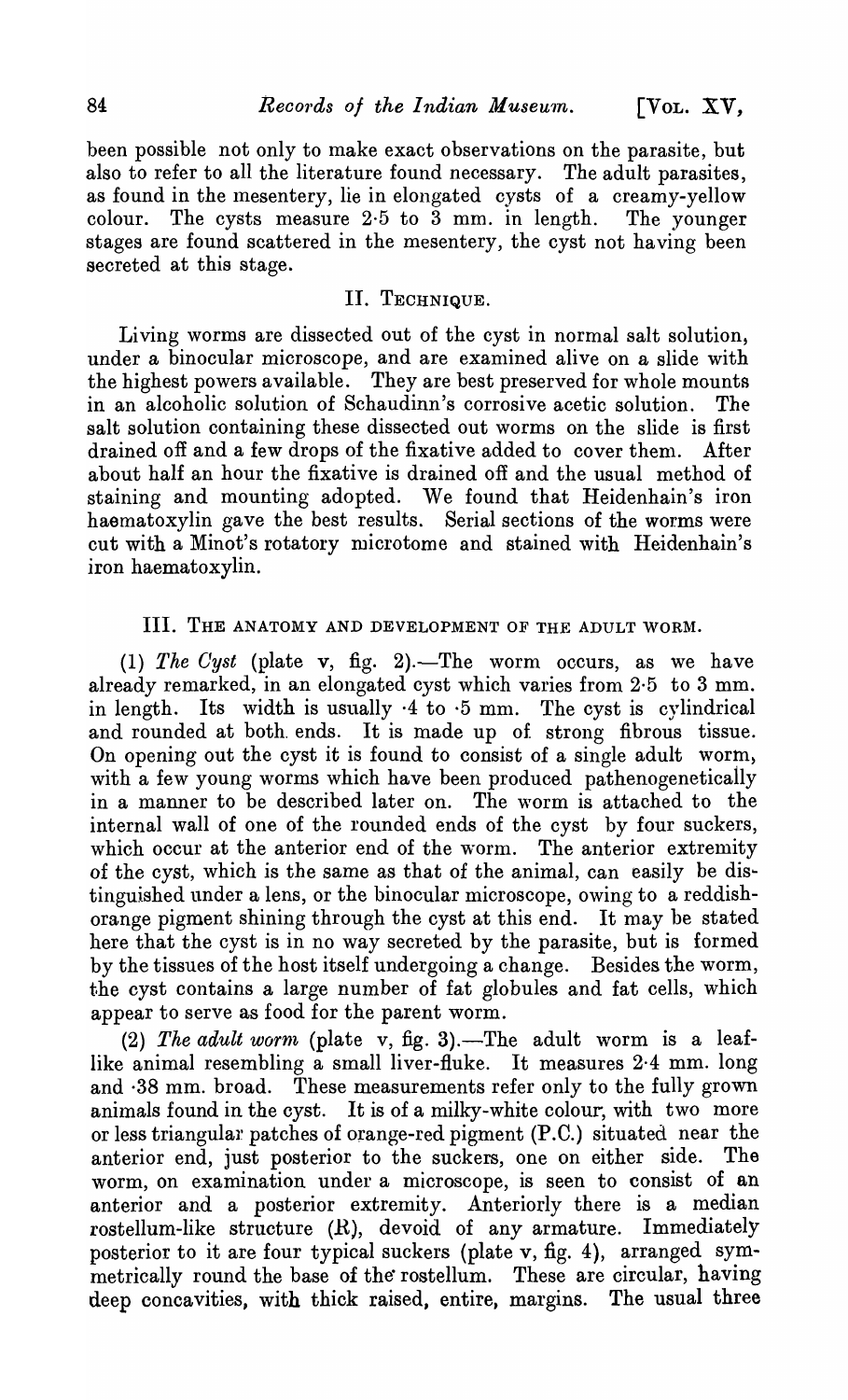kinds of muscles can be distinguished as forming the structures in question. The posterior extremity of the worm is rounded. No opening whatsoever is to be seen at this extremity. The outer cuticle is somewhat thickened.

(3) *Internal structure of the worm*.—On examining the worm with the high power it is seen to consist of a homogeneous substance in which no differentiation into separate organs is to be observed. In fact, the structure is of a most primitive character. All that can be distinguished besides the egg-cells  $(E)$  and the coloured corpuscles, in both living and stained specimens and in sections, is a tube, slightly coiled, which runs round the worm, close to, and parallel with, the margin of the leaf-shaped worm. Anteriorly, near the suckers, the two ends curve inwards for a short distance towards the centre of the worm. This is the excretory tube (E.t.), and from it are given off a large number of minute tubules which end in typical flame cells. The flame can, with an oil-immersion lens, be seen moving in these cells, in the living worm. The whole of the homogeneous substance referred to above is filled up with enormous numbers of minute egg-cells. Besides the eggs, *morulae* [(E (i)] and other higher stages in the development of the young were also present in the intima.

The orange-red coloured corpuscles  $(P, C)$  are arranged in two triangular patches, one on each side, immediately behind the suckers. Each of these patches is formed of a large number of nearly rounded corpuscles measuring  $23-25\mu$  in diameter. We are unable to say anything regarding the function of these corpuscles. When the worms die, or are preserved, the pigment disappears.

(4) *Egg-cells.*-The egg-cells (plate v, fig. 5) are elliptical, measuring 17  $\mu$  by 12  $\mu$ . The structures of the egg-cells is the same as that of a typical ovum with little yolk, and they probably originate in the same way as the parthenogenetic egg-cells in the sporocysts (and other larval stages) of the Trematodes. Some of these egg-cells were seen to be in different stages of development (plate v, fig. 6). They develop in the body of the parent to form young worms identical in structure and appearance with the parent. These will be fully described later on. Under ordinary circumstances the anterior extremity, or rostellum, of the adult worm shows no opening, but, when the development of the parthenogenetic young worms is complete, it is seen that the young worms have gradually worked their way to the anterior extremity of the adult. They now escape through a temporary aperture which is formed in the middle of the rostellum, anteriorly. In plate v, fig. 7 one such young worm is shown in the act of escaping. We were fortunate in being able to observe two such cases, on different occasions, in living animals under microscopic observation. After the parent form has produced numbers of such young, the cyst breaks up and the young escape into the mesentery of the host. The parent form now dies and many empty cysts can always be seen in the mesentery of the host.

(5) The young worms (plate v, fig. 8).—These vary in size from  $\cdot$ 3 mm. to  $35$  mm. in length by  $1$  to  $12$  mm. in breadth. They, like the adult worm, possess four suckers, a rostellum, imperfectly developed excretively tube, and a few eggs, but are devoid of pigment.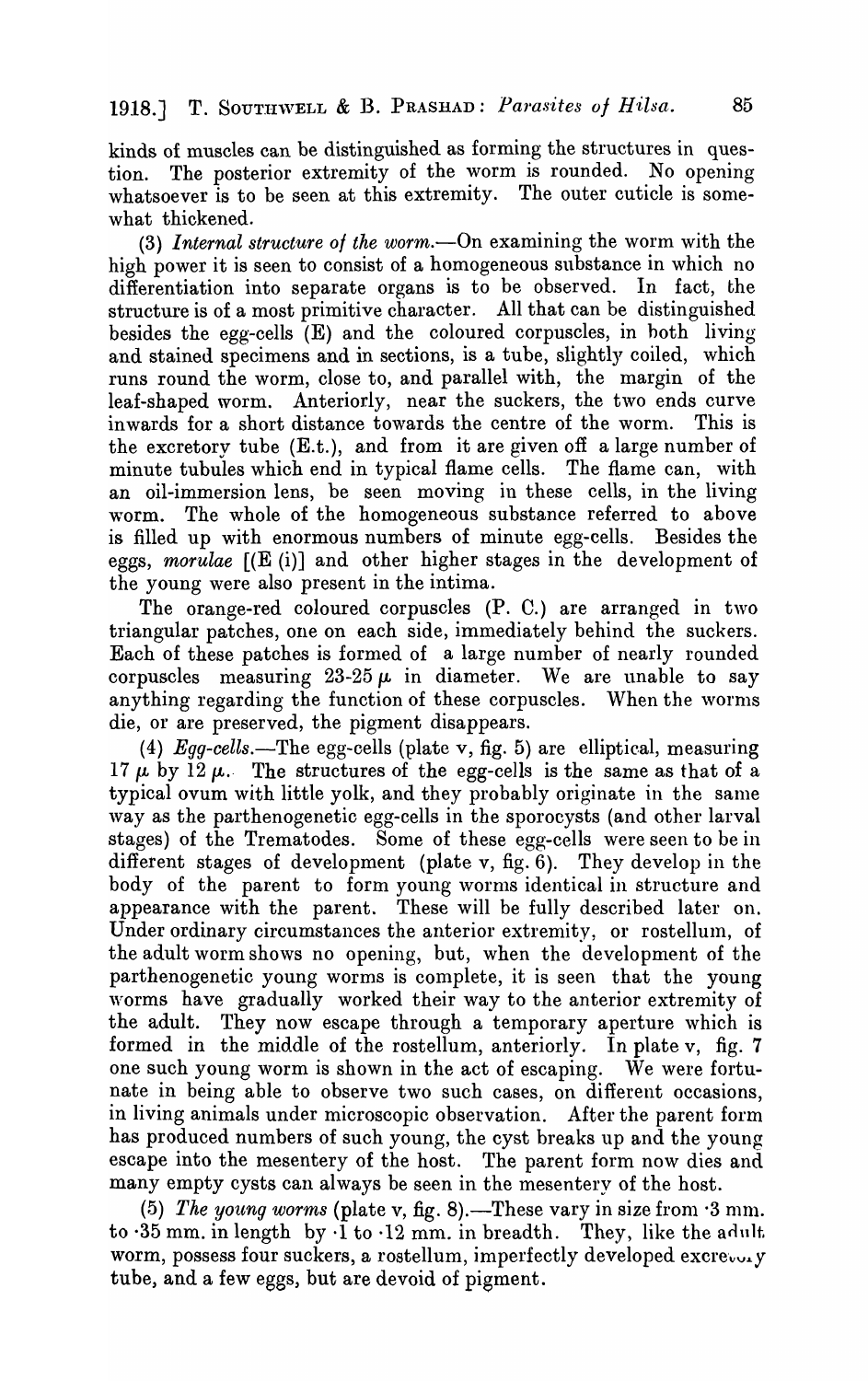### IV SYSTEMATIC POSITION OF THE WORM.

It will be clear from the preceding description that the parasite presents many unique characters. Our first impressions were that the parasite was a Trematode, but subsequent investigation showed that this was not the case. The entire absence of an alimentary canal, and the presence and arrangement of the four suckers, suggested the probability of the parasite being a Cestode, and it was only after careful examination that we concluded, definitely, that the animal belonged to the Cestoda.

Benham (1) defines the oharaoters of the Cestoidea and the Trematoda as follows : $-$ 

(1) *Cestoidea.-Platyhelminths* in which an internal parasitic *habit has led to the disappearance of the alimentary canal from every stage in the life-history.* 1 The ciliated covering, as well as definite organs of sense, are likewise absent in the adult. The epidermis, which has sunk into the parenchyma, secretes a thick cuticle as in the Trematoda. In the parenchyma, certain lime-secreting cells are developed in greater or less number. Organs of fixation are developed in a characteristic, but varied form, at one extremity of the worm.

*(2) Trematoda.-Parasitic* Platyhelmia which retain the mouth and alimentary tract of the ancestor, but in which the epidermis not only loses its cilia during embryogeny but is apparently absent in the adult as a distinct continuous cellular layer, having sunk into the mesoblastic tissue after secreting a thick, stratified, chitinous cuticle. Further, in relation to their parasitic habits, suckers are developed at, or near, the posterior end on the ventral surface and also in the region of the mouth.

In considering the classification of the worm just described, three points are to be considered, *viz.* :-

- (I) Is the animal a Trematode or a Cestode 1
- $(2)$  Is it a larval form or an adult?
- (3) If an adult, then is it a primitive or a degenerate form 1
- (1) Is the animal a Trematode or a Cestode 1

The entire absence of all traces of an alimentary tract, the disposition of the suckers, and the absence of ventral posterior suckers are definite Cestode characters which, in our opinion, show that the worm is not a Trematode. The absence of an alimentary canal alone is considered by Luhé, and other leading helminthologists, to be the chief distinguishing character between Cestodes and Trematodes, although in some stages of the life-history of a few Trematodes, owing to degeneration, all traces of an alimentary canal disappear. We were unable to establish, by experiment, the actual presence of calcareous bodies, although under the microscope, typical calcareous bodies appeared to be present. The occurrence of orange-red corpuscles is an incidental character which it shares in common with many adult Tetrarhynchids, but we are not aware of any record of such coloured bodies being found in the Trematodes. Although the parasite seems to us to be undoubtedly a Cestode, we are aware that it differs' very widely from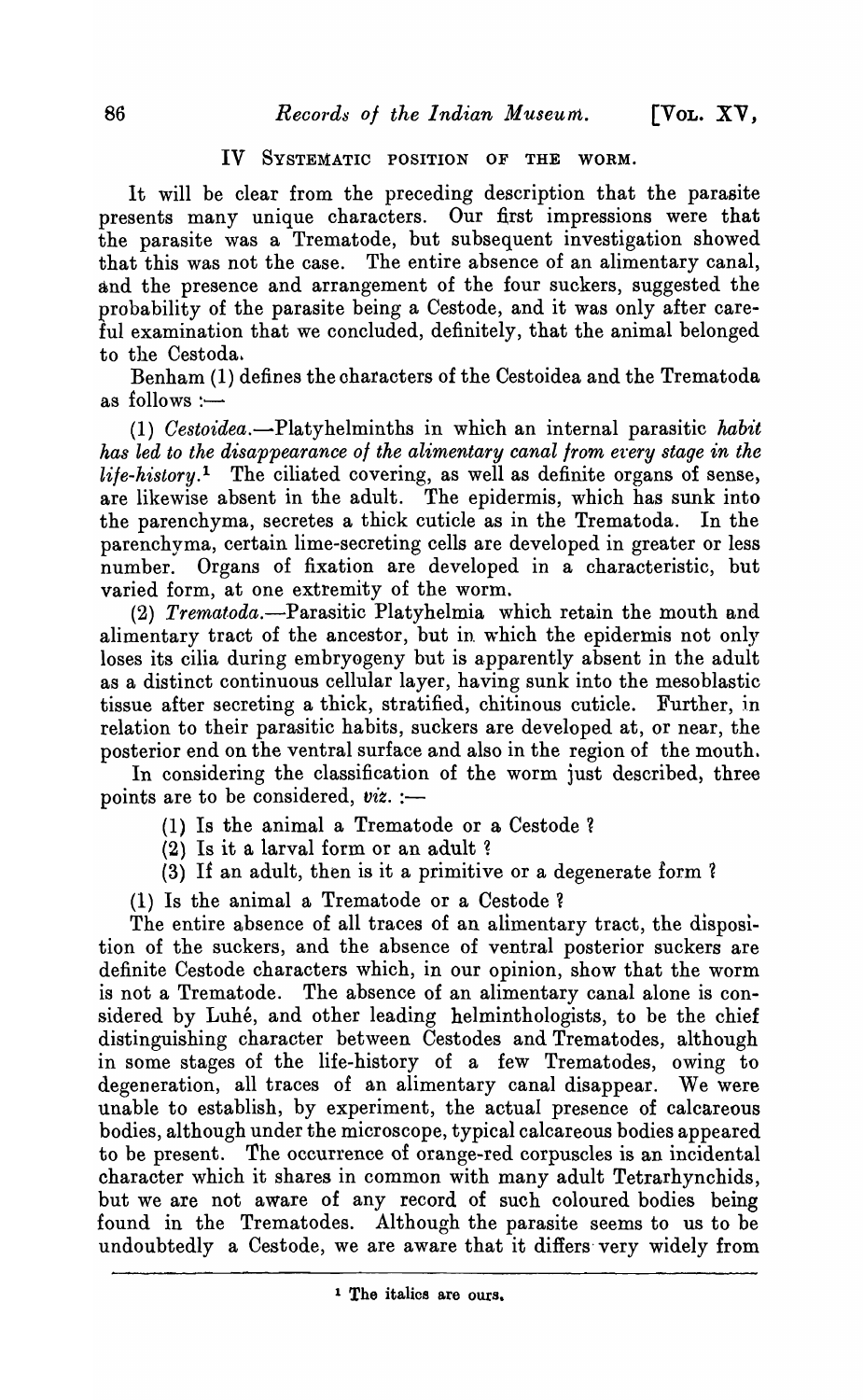any larval or adult Cestode hitherto described. These differences, as we shall see, are so great and so fundamental as to merit very careful consideration before coming to a conclusion.

 $(2)$  Is the parasite a larval or an adult form?

Assuming it to be a larval form the following facts have to be considered :-

(a) The parasite exhibits, in common with the larval liver-flukes, the peculiar method of parthenogenetic development, but we know of no case among the Trematodes in which such active larval stages are passed in a vertebrate host. Further, nowhere does this type of parthenogenetic development take place within a cyst. Besides this, as the parasite in question has absolutely no trace of a digestive tract, We have no hesitation in concluding that it is not a Trematode larva.

Turning now to the Cestoda we find that the reproductive process is absolutely unique, whether the parasite be an adult or a larval form. It is unlike any Cestode larva we are acquainted with in being parasitic, absorbing food, reproducing itself, and in the progeny reinfecting the same host. Further, a combination of such adult structural characters as suckers, reproductive organs of whatever kind, and the excretory duct, is not to be seen in any larval Cestode. We are aware of the conditions existing in various species of the genus *Piestocystis* (3). We have seen Villot's account (6) of this form, as well as Hill's description of his species of *Piestocystis hoplocephali* and *Piestocystis lialis* ( 4). Although our form bears a superficial resemblance to *Piestocystis lialis*  with the head evaginated, in having an unarmed rostellum and four suckers, yet our species, though encysted, has the rostellum and suckers always everted as in adult tape-worms; this is so even in the young individuals of our species. Moreover, the excretory system in *Piestocystis lialis* and other species is open posteriorly, while in the parasite in question it is closed in all stages of its life-history. Also in *Piestocystis lialis* the buds are produced directly by a proliferation of the internal wall of the cyst. This is a typical larval condition, but in this worm which certainly appears to be an adult, the young are developed by a typical method of parthenogenesis (Lipospermia) in the body of the worm and not form the wall of the cyst.

For the above reasons we have to conclude that the parasite is an adult cestode, though the following facts might be urged against this assumption, viz., (a) Absence of sexual genital organs, both male and female; (b) the encysted condition of the adult parasite; but the young parasites, as has been mentioned before, find their way out of the parent cyst, after they have grown to a fair size. They then lie in the mesentery for some time before themselves becoming encysted and repeating the same life-history; (c) the entire absence of the nervous and water-vascular systems. The absence of these characters, however, in no way interferes with the acceptance of the form as a Cestode parasite, which is highly degenerate—a condition which perhaps is to be correlated with a changed life-history, completed in one host only, as appears to be the case with the form in question. This is further borne out by the extensive infection of the host which results in a very large progeny.

(3) If an adult, then is it a primitive or a degenerate form?